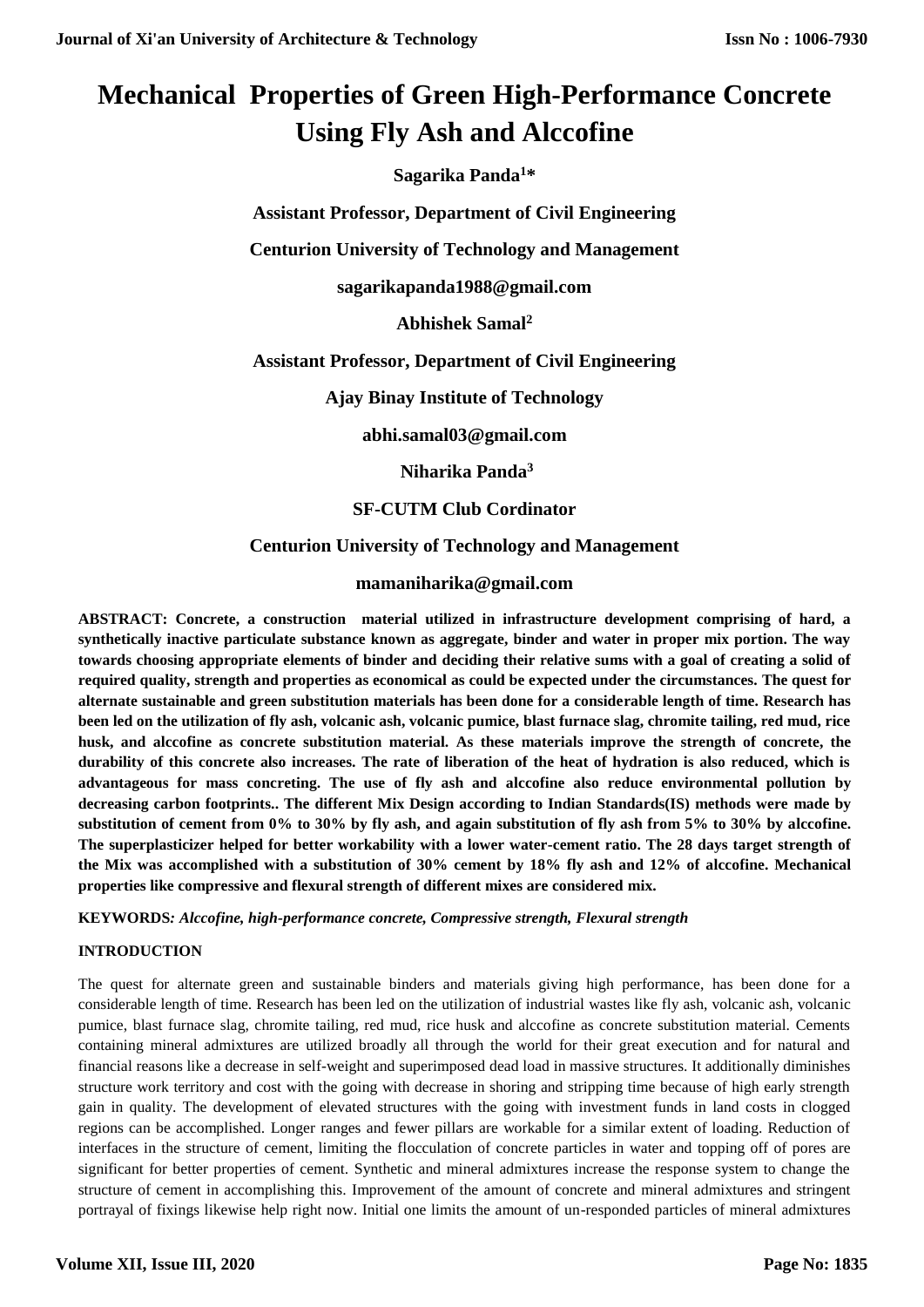(in abundance of those required for filler action).Second one aides in choosing suitable fixings so the response component can happen without block. At the point when water is blended in with concrete, the concrete particles will in general flocculate. Subsequently, just a segment of the flocculated body connects with water and hydration happens in that segment keeping the greater part of the other segment un-hydrated and coming about to the higher level of voids. A high range water reducer, super plasticizer makes a conducive condition for complete hydration of concrete by deflocculating the concrete bump and making concrete water blends too scattered framework. This diminishes the danger of anhydrous concrete grain to be available in the structure of cement and to improve the pore structure during the hydration process by bringing practically all concrete particles completely in contact with water. The use of industrial by product as mineral admixtures in concrete decreases the volume of cement in concrete and hence minimizes the ozone harming substances emissions. The utilization of fly ash and alccofine makes the concrete cheaper as it decreases the expense towards binders as flyash is less expensive than cement. The present investigation may move towards the use of high strength high-performance concrete with moderate cement content and incorporating flyash and alccofine.

#### **LITERATURE REVIEW**

K.E. Hassan et.al. in 2000 studied the influence of two mineral admixtures, alccofine (SF) and fly ash (FA), along with superplasticizer [1] on the properties of high-performance concrete. Under water curing for 28 days, he revealed that the inclusion of 10% SF or 30% FA slightly improves the strength. Alccofine enhances the early strength and also the longterm properties of concrete. As per research, the permeability reduced by 71% and 87% at 1 and 365 days, respectively, when compared to OPC concrete. Wei Sun in Jan 2004 et.al studied the influence of mineral admixtures on resistance to corrosion of steel bars in green high-performance concrete and found that the addition of mineral admixtures reduced the PH values of binder pastes in GHPC, especially in double and triple-adding approaches, whereas the final pH values were still above the critical breakage pH values of passivation film on the steel bar surface. Hence there is no favorable condition for corrosion[2]. Young-jin Kwon in 2005 studied the alkali-aggregate reaction in high-strength concrete with particular respect to the ground granulated blast-furnace slag effect and concluded that in high-strength concrete, because of high alkali content, the likelihood of an alkali-aggregate reaction is far above conventional concrete[3]. The occurrence of large expansion can be prevented by using nonreactive aggregate, which has been judged according to the mortar bar and chemical method's as specified in JIS A 5308, in high-strength concrete. Using low-alkali cement and replacing the cement by 30% with blast-furnace slag can prevent the alkali-aggregate reaction which leads to a large expansion in high-strength concrete. Tahir Gonen et.al. in 2009 studied the influence of mineral admixtures on the short and long-term performance of concrete and concluded that the effect of using SF on the strength of concrete mixtures is noticeable[4]. Mineral admixtures can significantly contribute to improving the compressive strength. Eshmaiel Ganjian et.al. in 2009 [5]studied The effect of Persian Gulf tidal zone exposure on the durability of mixes containing alccofine and blast furnace slag and revealed that Alccofine specimens under cyclic wetting and drying conditions in simulated seawater exhibited higher strength loss compared to plain type II hydraulic cement where cured under potable water. Besides, the greater the alccofine amount utilized in the mixes, the more the capillary water absorption under zone exposure or/and under wetting and drying simulation. Further, the ternary blended ground granulated furnace slag (GGBS) mix was the worst performing mix altogether exposure conditions. Boukhatem, Bakhta, et al. 2011 in their paper predicting the compressive strength of ground granulated furnace slag concrete using artificial neural network described the efficiency of GGBS in concrete[6]. However, in the long term, concrete containing slag exhibits an equivalent or a greater final strength than that of control normal Portland cement concrete. Shi Hui-sheng et.al. in 2009 studied the influence of mineral admixtures on compressive strength, gas permeability and carbonation of high-performance concrete and from test results, they predicted that the effects of FA on compressive strength, gas permeability, and carbonation are greatly affected by w/b ratios[7]. At lower w/b selected, compared to the control HPC, FA with replacement up to 30% can improve compressive strength and have a marginal increase in both gas permeability and carbonation depth. Fathollah Sajedi et.al. in 2012 studied the effect of chemical activators on early strength of ordinary Portland cement-slag mortars [8] and concluded that the use of slag has many benefits, its low hydration at early stages causes the strength to be low. Hence, the uses of slag are restricted and the strength gain is more if chemical activators like NaOH and Na2SiO3 are used. Halit Yazıcı et al in 2009 studied mechanical properties of reactive powder concrete containing high volumes of ground granulated blast furnace slag and revealed that RPC can be produced with 1–3 mm coarse aggregate as well as with aggregate in powder form Compared to the conventional RPC (aggregate size  $\langle 0.1 \text{ mm} \rangle$ , this modification reduces cement and SP demand and also reduces shrinkage[9]. Ajay pathik et al. in 2011 studied micro technology for high-performance concrete and described that UFS helps gain higher strength while lowering concrete's shrinkage and creep. UFS also provides alkalinity to concrete helping it with its durability. Plastic viscosity .as well as yield stress decreased when OPC is partially replaced with blast furnace slag (BFS) and fly ash (FA)[10]. Plastic viscosity and yield stress decreases with replacing OPC with fly ash and blast furnace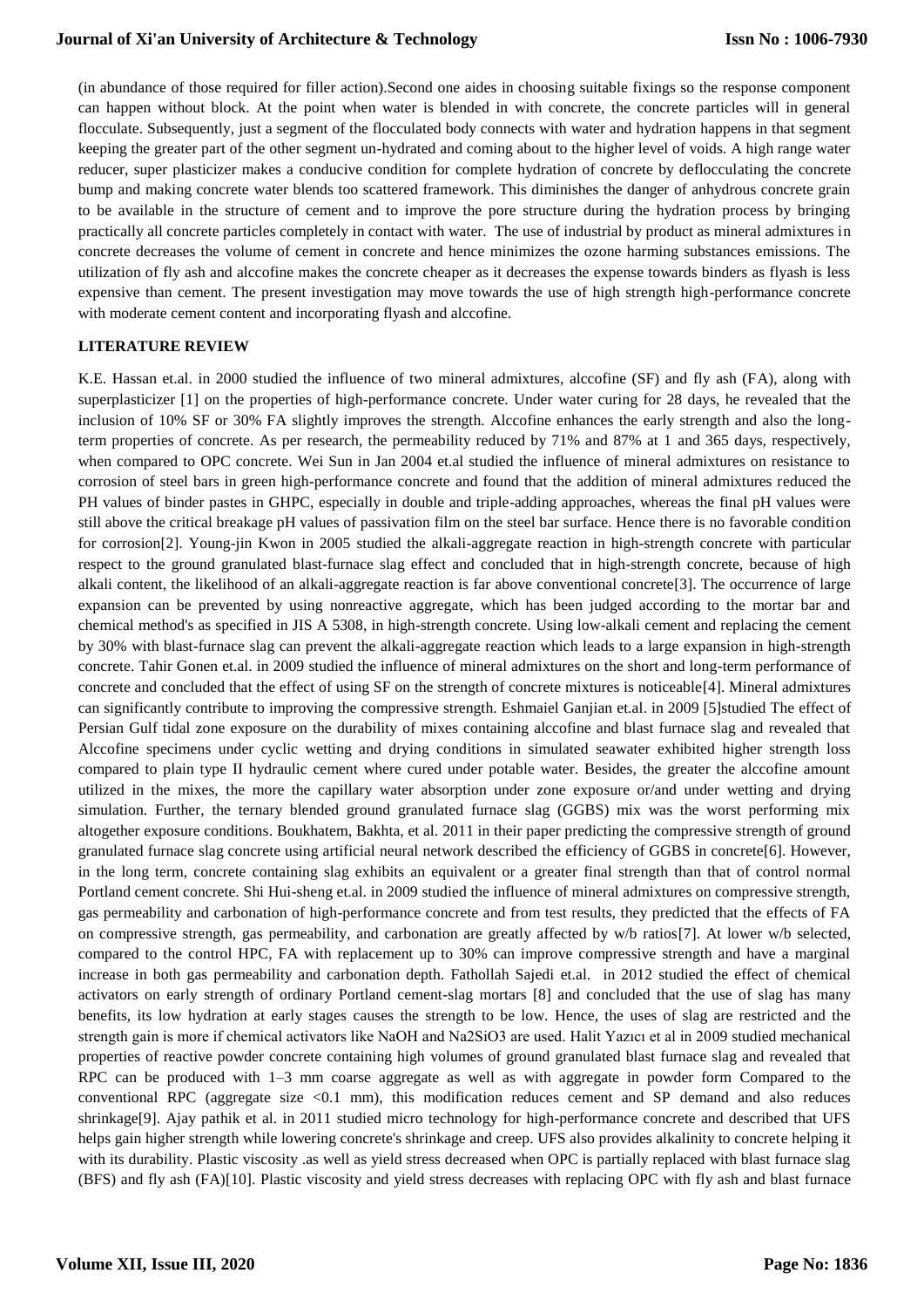slag[11] . Self-compacting concretes can be made with with replacements of OPC with fly ash and blast furnace slag[12]. The binder packing density of the cementitious materials increases with the addition of flyash up to 40% [13].

#### **MATERIALS AND METHODS**

**Cement**: Portland Slag Cement of 53 Grade (Ultra Tech Cement), which confirms the guidelines given by IS 455-1989, was used. The tests were carried out as per IS 4031 to determine the physical properties of cement. The results of the tests are shown in the Table 1.

| Sr. No.        | <b>Characters</b>           | <b>Experimental Study</b> | As per IS:12269-1987 |
|----------------|-----------------------------|---------------------------|----------------------|
|                | Specific Gravity            | 3.14                      | 3.15                 |
| $\overline{2}$ | <b>Initial Setting Time</b> | 155 Min                   | >30                  |
| 3              | Final Setting Time          | 235 Min                   | <600                 |
| $\overline{4}$ | Fineness of cement          | $320m^2/Kg$               | >225                 |
|                | Compressive Strength        |                           |                      |
|                | 3 days                      | 41 $N/mm^2$               | > 27                 |
|                | 7 days                      | $51$ N/mm <sup>2</sup>    | >37                  |

#### **TABLE 1: PHYSICAL PROPERTIES OF PORTLAND SLAG CEMENT**

**Fly Ash**: Fly ash was collected from Jindal Steel, Jajpur. The specific gravity of fly ash was found out to be 2.16. Amount of fly Ash retained in 45μm sieve was measured equal to 30%, which is within the prescribed limit. It was reported that, it is a Class-F fly ash with low calcium content. The characterization of the Fly ash and GGBS is carried out with the help of the X-ray Fluorescence test (XRF). The results of the tests are shown within the Table 2.

#### **TABLE 2: CHEMICAL COMPOSITION OF FLYASH**

|         | Al <sub>2</sub> O <sub>3</sub> | SiO <sub>2</sub> | $P_2O_5$ | $K_2O$ | CaO  | TiO <sub>2</sub> | $V_2O_5$ | $\vert$ Cr <sub>2</sub> O <sub>3</sub> | <b>MnO</b> | Fe <sub>2</sub> O <sub>3</sub> |
|---------|--------------------------------|------------------|----------|--------|------|------------------|----------|----------------------------------------|------------|--------------------------------|
| Fly ash | 28.809                         | 59.483           | 0.955    | 1.782  | .661 | 2.048            | 429.6    | 259                                    | 409.5      | 4.78                           |

**Alccofine**: Alccofine consists of particle size much finer than other cementitious materials like cement, fly ash, silica fume etc. Alccofine 1203 is a microfine mineral additive, which is a specially processed product based on slag of high glass content with high reactivity obtained through the method of controlled granulation. It is ultra fine slag has a larger total surface area for hydration and pozzolanic reaction, compared to normal GGBS. Physical Properties and chemical composition of ALCCOFINE are shown in table 3 and 4 respectively.

# **TABLE 3: PHYSICAL PROPERTIES OF ALCCOFINE**

| Fineness $\text{cm}^2/\text{gm}$ ) | <b>Specific Gravity</b> | Density  <br><b>Bulk</b> | <b>Particle Size Distribution</b> |     |     |  |
|------------------------------------|-------------------------|--------------------------|-----------------------------------|-----|-----|--|
|                                    |                         | $(Kg/m^3)$               | d10                               | d50 | d90 |  |
| 2000                               | J.II                    | 700-900                  | ن .                               |     |     |  |

### **TABLE 4: CHEMICAL COMPOSITION OF ALCCOFINE**

| $\overline{\phantom{a}}$<br>Cao | So <sub>3</sub> | Sio2                | 1202<br>AIZUJ  | <b>Fe2O3</b> | <b>MgO</b> | $\sim$<br>◡ |
|---------------------------------|-----------------|---------------------|----------------|--------------|------------|-------------|
| $\sim$<br>ັບ                    | ∪.+             | $\sim$ $\sim$<br>ັບ | $\sim$<br>44.1 |              | ن ،        | 0.02        |

**Fine Aggregates**: Locally available Daya river sand passing through 4.75 mm sieve was used in this study. Sand was free from organic matter and silt. Properties of sand like fineness modulus, relative density etc. were determined as per IS 2386- 1963 (Part I). Table 5 gives the properties of fine aggregates used. The fine aggregate is of ZONE-II confirming to IS-383- 1970.

**Coarse Aggregates**: Locally available crushed stone coarse aggregate of 20 mm down size were used. The aggregates were a mixture of rounded and coarse aggregates. The various properties of aggregates are determined as per IS 2386 (Part III, IV): 1963 (Reaffirmed 1997) and the specifications are checked as per IS 383: 1970 (Reaffirmed 1997) requirements. Table 5 gives the properties of coarse aggregates used in this investigation.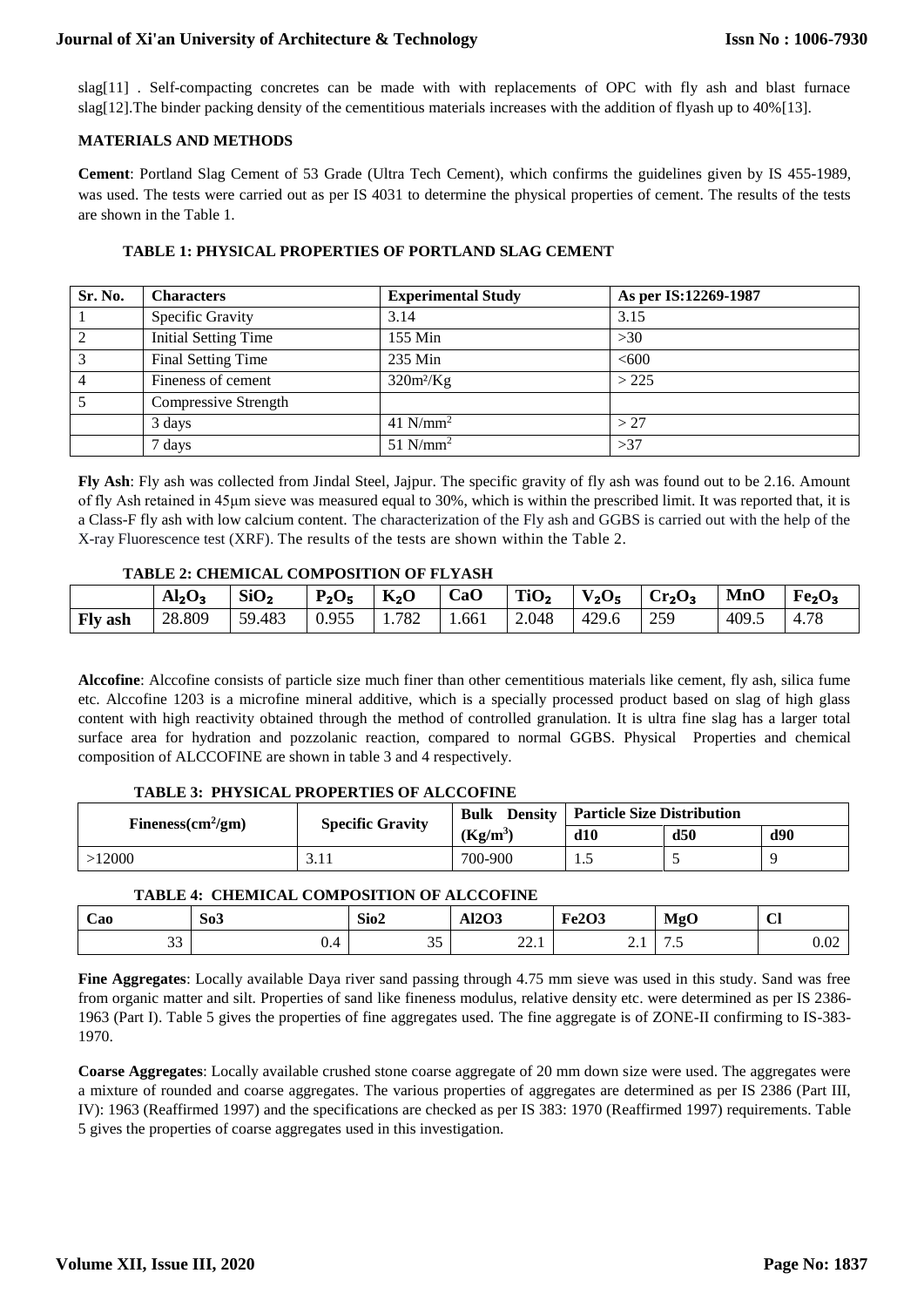| <b>Property</b>          | <b>Fine Aggregates</b> | 20mm Aggregate | 10mm Aggregates |
|--------------------------|------------------------|----------------|-----------------|
| Specific gravity         | 2.65                   | 2.82           | 2.78            |
| Free moisture $(\% )$    | 0.6                    | Nil            | N <sub>il</sub> |
| water absorption $(\%)$  | 1.5                    | 1.5            | 1.5             |
| <b>Fineness Modulous</b> | 2.7                    | 5.2            | 6.7             |

#### **TABLE 5: PHYSICAL PROPERTIES OF AGGREGATES**

Water: The amount of water used in the mix design has a direct effect on the properties of concrete. The quantity of water used was as per mix design. In this work, normal tap water was used for mixing and the pH value of used water was 7.4.

**Mix Design And Curing**: Designing a proper mix for a particular strength and workability is very important for assessing the properties of the materials used in concrete. Each material will influence the properties of concrete in its own way. Concrete mix was designed following the several guidelines of Indian Standard IS 456:2000 [14] and IS 10262:2009[15]. Water/binder ratio (w/b) was considered as 0.45 throughout the work. Alccofine was added to each mixes by 5% of total OPC quantity excluding control mix. Percentage of materials required for one cubic meter concrete of the various mixes tested here in for evaluation of their properties are shown in Table 6.

| <b>Mix Notations</b> | Cement $(\% )$ | Fly Ash $(\%)$ | $\text{Alccofine}(\% )$ |
|----------------------|----------------|----------------|-------------------------|
| MA                   | 100            | $\overline{0}$ | $\overline{0}$          |
| MB                   | 90             | 10             | $\overline{0}$          |
| MC                   | 80             | 20             | $\theta$                |
| MD                   | 70             | 30             | $\boldsymbol{0}$        |
| ME                   | 70             | 25             | 5                       |
| <b>MF</b>            | 70             | 22             | 8                       |
| MG                   | 70             | 20             | 10                      |
| MH                   | 70             | 18             | 12                      |
| MI                   | 70             | 15             | 15                      |
| MJ                   | 70             | 12             | 18                      |
| MK                   | 70             | 10             | 20                      |
| ML                   | 70             | 5              | 25                      |
| MM                   | 70             | $\theta$       | 30                      |

#### **TABLE 6: MIX PROPORTIONS**

### **RESULTS AND DISCUSSION**

Designed quantities of sand, OPC, fly ash, alccofine and coarse aggregates were added to the mixer in that order and after one minute of dry mixing, water was added to the mixer. The workability of the resulting mix was determined using a slump test. Concrete is then filled into the standard moulds and fully compacted using a table vibrator. For each type of concrete mixes, cubes (150 mm  $\times$  150 mm  $\times$  150 mm), cylinders (150 mm in diameter and 300 mm in height) and beams (100 mm  $\times$  100 mm  $\times$  500 mm) were cast to study compressive strength, splitting tensile strength and flexural strength of concrete respectively. Demoulding of specimens was done after 24 hours of casting. After careful demoulding, all specimens are kept for curing. After 3days, 7days, and 28days of curing period the specimens were allowed to dry the surface for about one to two hours. Then they were tested in appropriate testing machine for the compressive strength, Flexural Strength, Split Tensile Strength.

### **i. COMPRESSIVE STRENGTH TEST**

The compressive strength was studied on different ages of concrete, with different proportion of Alccofine and Fly ash in the concrete mix. The strength was studied after 7 Days, 14 Days & 28 Days of curing. The cube mould of 150mm x 150mm x 150mm size is taken as per IS: 516-1959 specification. The concrete is mixed with the help of concrete mixer machine. Coarse and fine aggregate was first taken in to the mixer machine & mixed thoroughly. Then cement, which is already mixed with Alccofine & fly ash at required proportion, was taken in to the mixer machine with 60% of water + plasticizer. Then mixer was started to revolve for the proper mixing. During this time only, the remaining 40% water + plasticizer were added in the mix. Each layer was tamped 25 times with tamping rod and then vibrated for required time.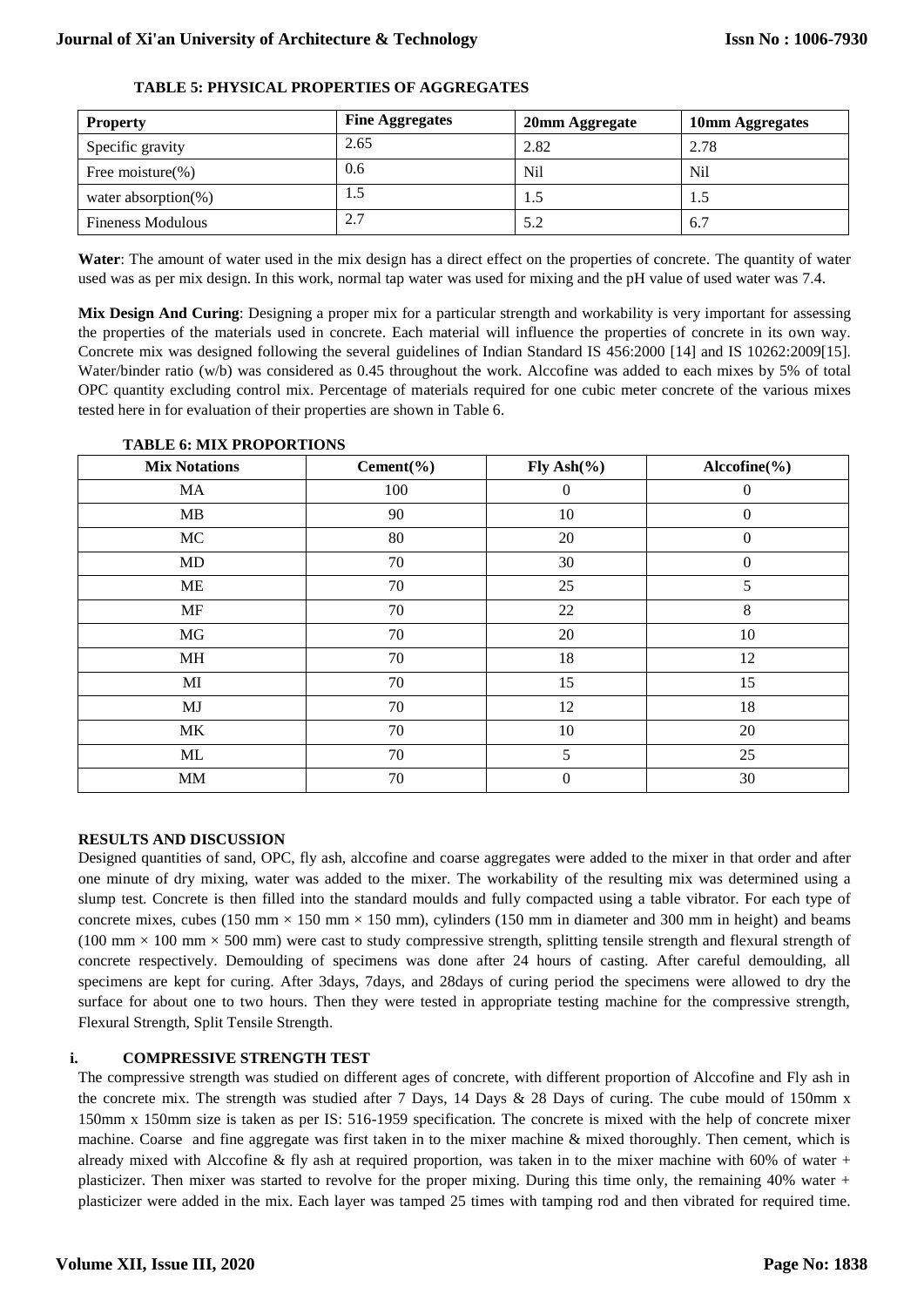After 24 hours of casting, the next day all the cube moulds were opened & concrete cubes were placed in the water tank for curing. The cubes were then tested on the required time period. Before testing, the set of cubes was surface dried in the air. All the cubes were tested on Digital Compression Testing Machine of capacity 2000kN compressive load. Total 117 cubes were casted for this investigation program with different Alccofine and fly ash proportions. The results are tabulated as follows:

| <b>Mix Notation</b> | TADLE 1. COME RESSEVE STRETOTH AT TER 7 DATS, IT DATS AND 20 DATS OF CORRU<br>Avg. Comp.Strength in Mpa | Avg. Comp.Strength in MPa | Avg. Comp.Strength in MPa |
|---------------------|---------------------------------------------------------------------------------------------------------|---------------------------|---------------------------|
|                     | $(7$ DAYS)                                                                                              | $(14$ DAYS)               | $(28$ DAYS)               |
| MA                  | 17.44                                                                                                   | 31.1                      | 43.55                     |
| MB                  | 13.55                                                                                                   | 28.95                     | 37.77                     |
| MC                  | 12.95                                                                                                   | 26.96                     | 35.25                     |
| MD                  | 17.47                                                                                                   | 30.66                     | 42.66                     |
| ME                  | 15.25                                                                                                   | 26.81                     | 39.44                     |
| <b>MF</b>           | 17.92                                                                                                   | 31.85                     | 49.3                      |
| MG                  | 17.47                                                                                                   | 31.4                      | 41.47                     |
| MH                  | 13.92                                                                                                   | 25.75                     | 35.4                      |
| MI                  | 16.59                                                                                                   | 29.03                     | 44.44                     |
| MJ                  | 14.36                                                                                                   | 28.29                     | 38.36                     |
| MK                  | 12.73                                                                                                   | 28.58                     | 36.73                     |
| ML                  | 12.58                                                                                                   | 27.7                      | 34.21                     |
| MM                  | 11.4                                                                                                    | 26.36                     | 31.55                     |

**TABLE 7: COMPRESSIVE STRENGTH AFTER 7 DAYS, 14 DAYS AND 28 DAYS OF CURING**



# **FIG 1: 28-DAYS COMPRESSIVE STRENGTH (MPA) (WITH WATER CURING)**

#### **ii. FLEXURAL STRENGTH TEST**

The beam flexural strength was made as per the IS: 516-1959 specification, and concrete with different Alccofine and fly ash percentage. For this study, the concrete beams of size 150mm x 150mm x 700mm were prepared. Total 39 nos. of beams were prepared with admixture. Beams were cured for 28 Days time age. The beams were tested on the Universal Testing Machine (UTM). The beams were placed normal to the casting and symmetrical two point system was adopted for the flexural tensile strength test. The results are tabulated as follows:

**TABLE 8: TEST RESULTS OF FLEXURAL STRENGTH AT 28 DAYS(MPA)**

| Mix proportion | MА   | MB   | МC   | MD   | ME   | MF   | MG   | MН | MI   | MJ   | MK   | ML   | <b>MM</b>                 |
|----------------|------|------|------|------|------|------|------|----|------|------|------|------|---------------------------|
| $28$ Days(Mpa) | 5.96 | 5.05 | 5.12 | 5.87 | 5.19 | 6.15 | 6.13 |    | 5.99 | 5.82 | 5.45 | 5.36 | $J_{\bullet} \mathcal{L}$ |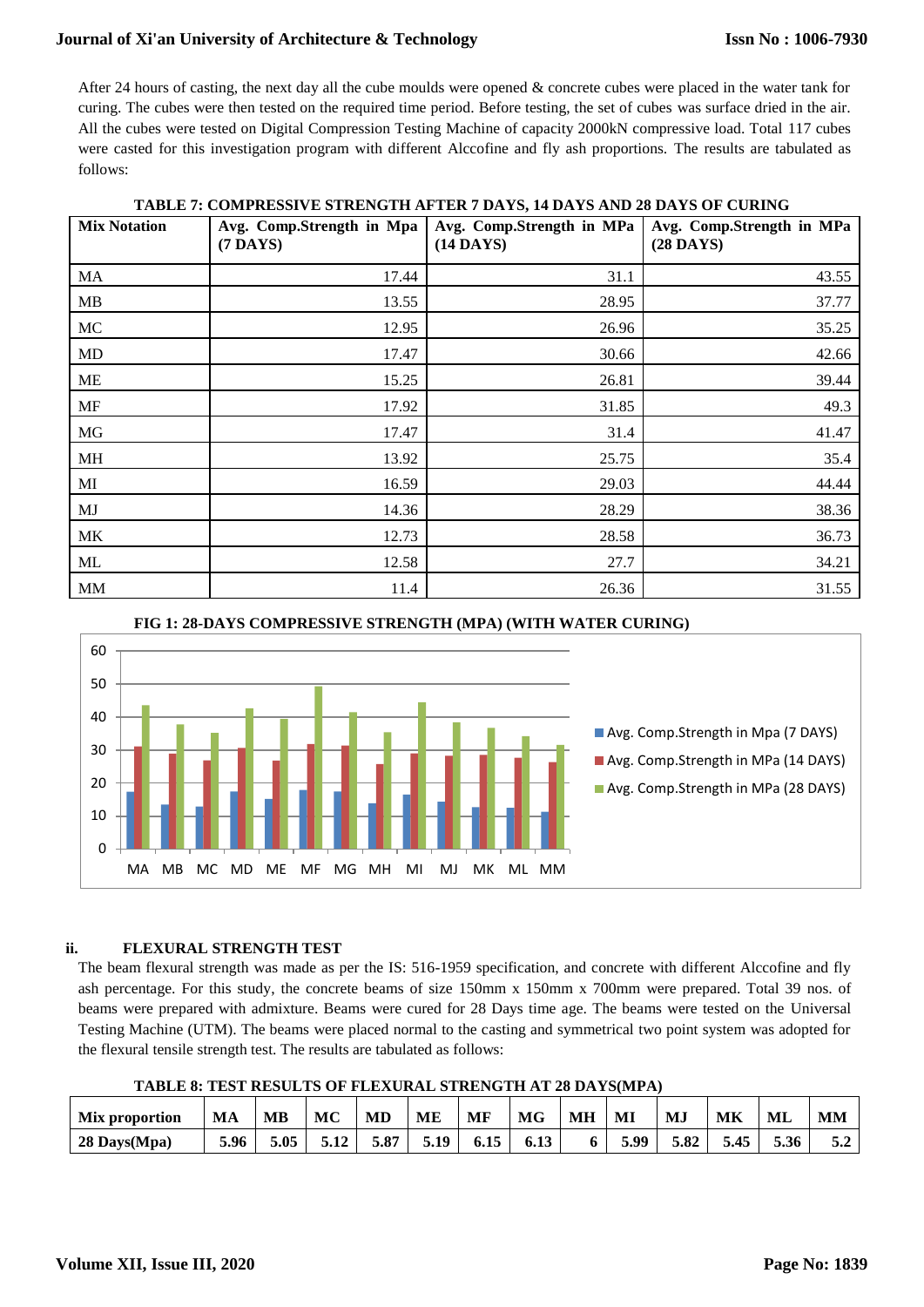

### **FIG 2: 28-DAYS FLEXURAL STRENGTH (MPA) (WITH WATER CURING)**

#### **iii. SPLIT TENSILE STRENGTH TEST**

The split tensile strength was made as per the IS: 5816-1999 specification, with different Alccofine and Fly ash percentage. For this study the concrete cylinders of diameter 150mm and height 300mm were prepared. Total 39 nos. of cylinders prepared for this test. Cylinders were cured for 28 Days time age. The cylinders were tested on the Compression Testing Machine of capacity 2,000kN. The cylinders were placed horizontally between loading surfaces of compression testing machine and load was applied until failure of cylinder, along the vertical diameter. The results are tabulated as follows:

#### **TABLE 9: TEST RESULTS OF SPLIT TENSILE STRENGTH (MPA)**

| Mix proportion | MA   | MB                                  | MC   | MD   | MЕ                    | <b>MF</b> | MG   | MН  | MI                | MJ   | МK   | ML  | MM            |
|----------------|------|-------------------------------------|------|------|-----------------------|-----------|------|-----|-------------------|------|------|-----|---------------|
| 28 days        | 6.05 | $\overline{\phantom{0}}$<br>ر ، ، ب | 5.87 | 5.99 | $\epsilon$ 10<br>0.12 | 6.56      | 6.62 | 6.5 | $\sim$ 00<br>0.33 | 5.24 | 5.95 | J.O | 75<br>ر ، ، ب |



### **FIG 3: 28-DAYS SPLIT TENSILE STRENGTH (MPA) (WITH WATER CURING)**

### **CONCLUSIONS**

Looking to the facts, observations and test results obtained from this investigation program, the following conclusions derived

 We concluded that initial compressive strength achieved by using Fly-Ash (22%) and alccofine (8%) is 17 MPa and 49 MPa at 7 and 28 days respectively, but after 28 days strength gain is comparatively less than other.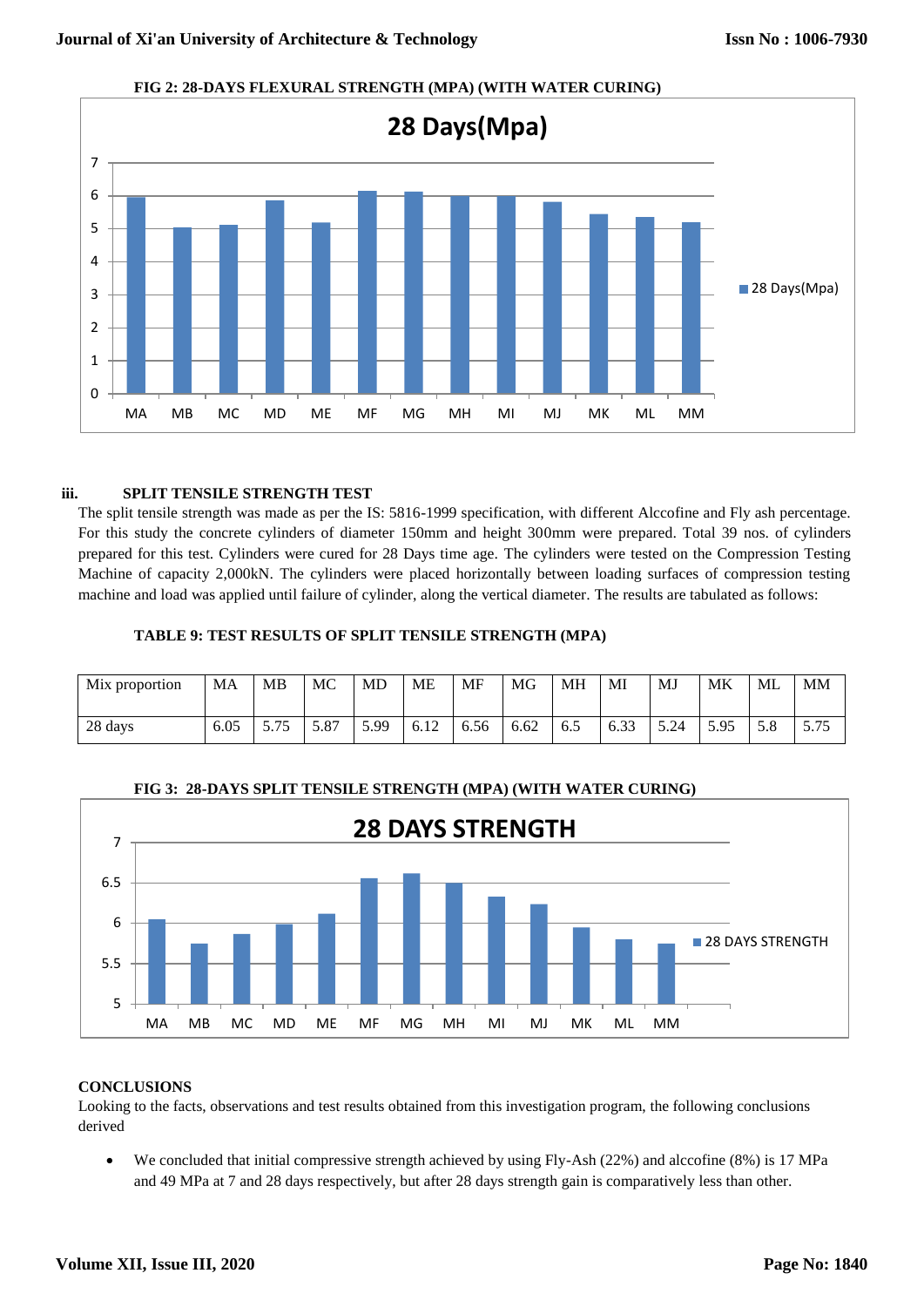- After testing the split tensile strength of cylinder we concluded that we are getting tensile strength up to desired limits of 5.24 Mpa - 6.6 MPa in most of the cases, the failure was at 6.56 MPa if Fly-Ash (22%) and alccofine (8%) was taken.
- After testing the flexural strength test of the beam we concluded that we are getting maximum flexural strength of 6.15 MPa and in MF mix.
- GGBS and Fly Ash are industrial waste, harmful for environment. Reuse of these admixtures for strengthening the concrete is a blessing in disguise.

# *REFERENCES*

1. Hassan, K. E., J. G. Cabrera, and R. S. Maliehe. "The effect of mineral admixtures on the properties of highperformance concrete." *Cement and concrete composites* 22.4 (2000): 267-271.